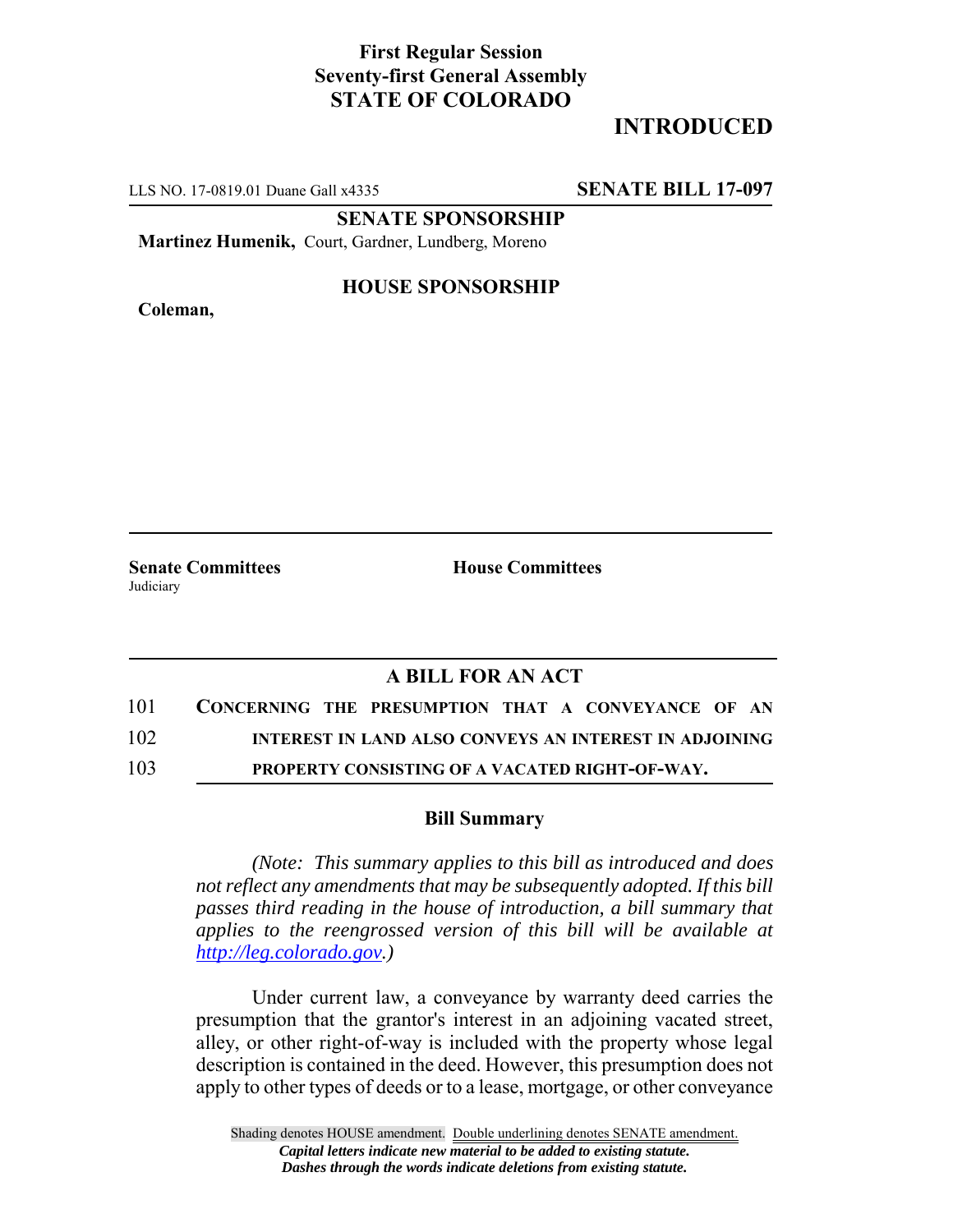or encumbrance.

The bill removes the language containing the presumption from the warranty deed statute and relocates it, with amendments, so as to broaden the application of the presumption of conveyance of an adjoining vacated right-of-way to include not only warranty deeds but also all forms of deeds, leases, and mortgages and other liens. *Be it enacted by the General Assembly of the State of Colorado:* **SECTION 1.** In Colorado Revised Statutes, 38-30-113, **repeal**  $3 \quad (1)(d)$  as follows: **38-30-113. Deeds - short form - acknowledgment - effect.** (1) (d) Every deed in substance in the above form, when properly executed, shall be a conveyance of the grantor's interest, if any, in any vacated street, alley, or other right-of-way that adjoins the real property unless the transfer of such interest is expressly excluded in the deed. **SECTION 2.** In Colorado Revised Statutes, **add** 38-30-104.5 as follows: **38-30-104.5. Grantor's interest in vacated right-of-way deemed included.** EVERY CONVEYANCE OR ENCUMBRANCE OF REAL PROPERTY, VOLUNTARY OR OTHERWISE, INCLUDING BUT NOT LIMITED TO ANY FORM OF DEED, LEASE, MORTGAGE, OR LIEN, IS DEEMED TO INCLUDE THE GRANTOR'S INTEREST, IF ANY, IN ANY VACATED STREET, ALLEY, OR OTHER RIGHT-OF-WAY THAT ADJOINS THE REAL PROPERTY UNLESS THE INTEREST IS EXPRESSLY EXCLUDED BY THE TERMS OF THE CONVEYANCE OR ENCUMBRANCE. **SECTION 3. Act subject to petition - effective date.** This act takes effect at 12:01 a.m. on the day following the expiration of the

- ninety-day period after final adjournment of the general assembly (August
- 9, 2017, if adjournment sine die is on May 10, 2017); except that, if a